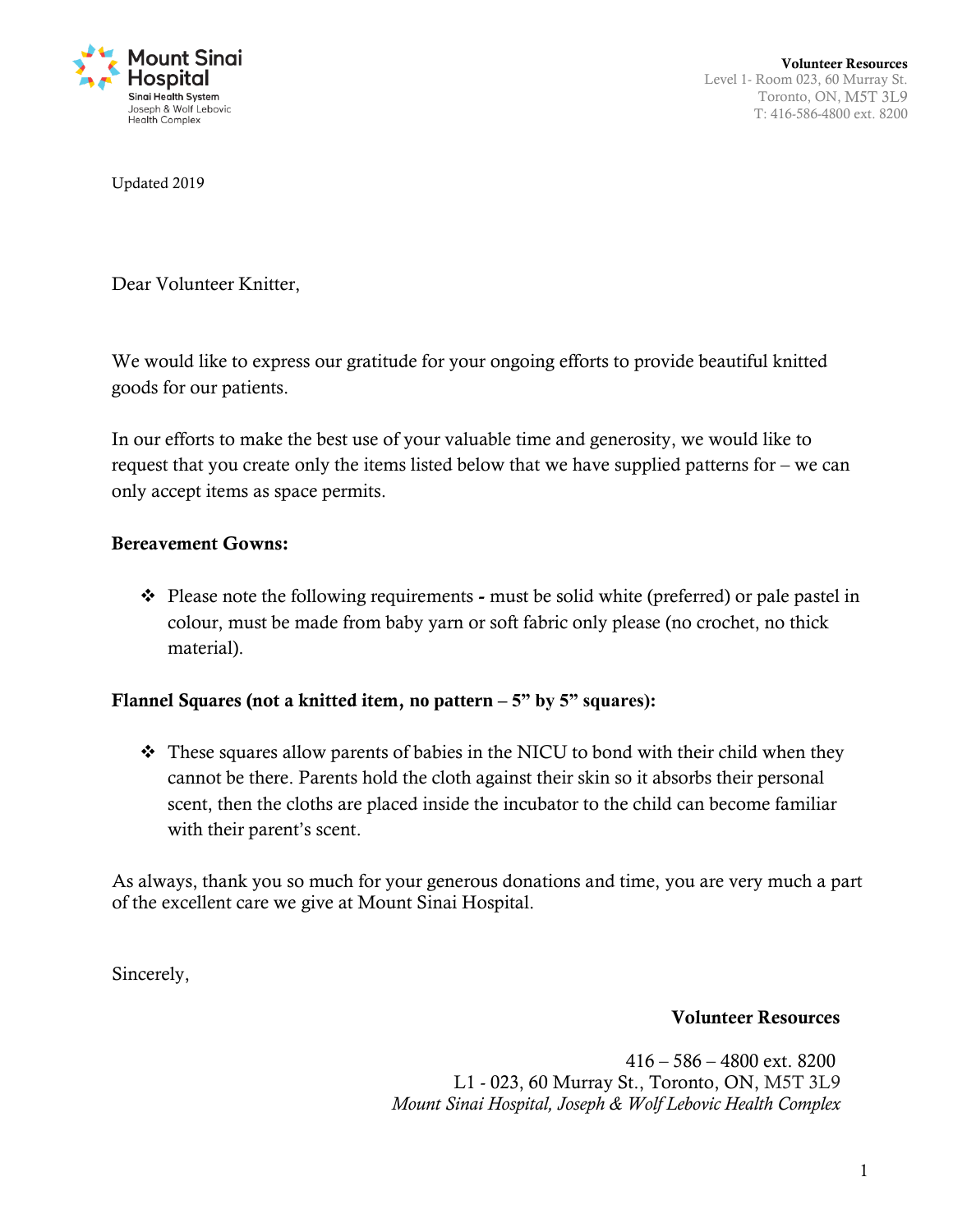



## **Tiny Angel Gown**

Submitted by Christine M Woolley **Many thanks to Chris for this little burial gown pattern with cap sleeves and eyelet swirled yoke. This gown will fit a tiny angel up to an approximately weight of 1lb and a length of 6" (15cms).**

25 g white 4 ply yarn 3.25 mm needles 60 cms (24") narrow white ribbon To fit chest 18 cms (7") Approx. Length 20 cms (8") Tension 28 sts and 36 rows  $=$  4" (10 cms)

Begin at the neck edge and cast on 27 stitches loosely.

Rows 1 to 4 : Knit. Row 5: K4, (k2, yfwd) 8 times, k7. (35 sts) Row 6: K4, purl to last 4 sts, k4. Row 7: K4, (k3, yfwd) 8 times, k7. (43 sts) Row 8: K4, purl to last 4 sts, k4. Keeping the 4 stitches at each end of each row in garter st, continue in stocking stitch, increasing as set, until there are 75 stitches. The last increase row will be: Row 15: K4, (k7, yfwd) 8 times, k7. (75 sts) Row 16: Knit. Row 17: Knit. Row 18: Knit Row 19: K11, cast off 15, k22, cast off 15, k10. (45 sts) Row 20: K4, purl to last 4 sts, k4. Row 21: Knit. Row 22: K4, purl to last 4 sts, k4. Row 23: K4, m1, by picking up the loop between the last and next stitches and knitting into the back of it, (k1, m1) to last 4 sts, k4. (83 sts)

Continue in st st with garter st borders until work measures approx. 7½" from cast on. (51 rows st st) Work 5 rows garter st. Cast off.

Cut the ribbon into 4 pieces and sew 2 pieces on either side of back edges at the neck and bottom of the yoke.

#### **Variations:**

A small pattern can be used on the skirt but please avoid lacy patterns unless you are going to line it. A ribbon rose or other small embellishment may be added. White is the preferred color but other pastels could be used.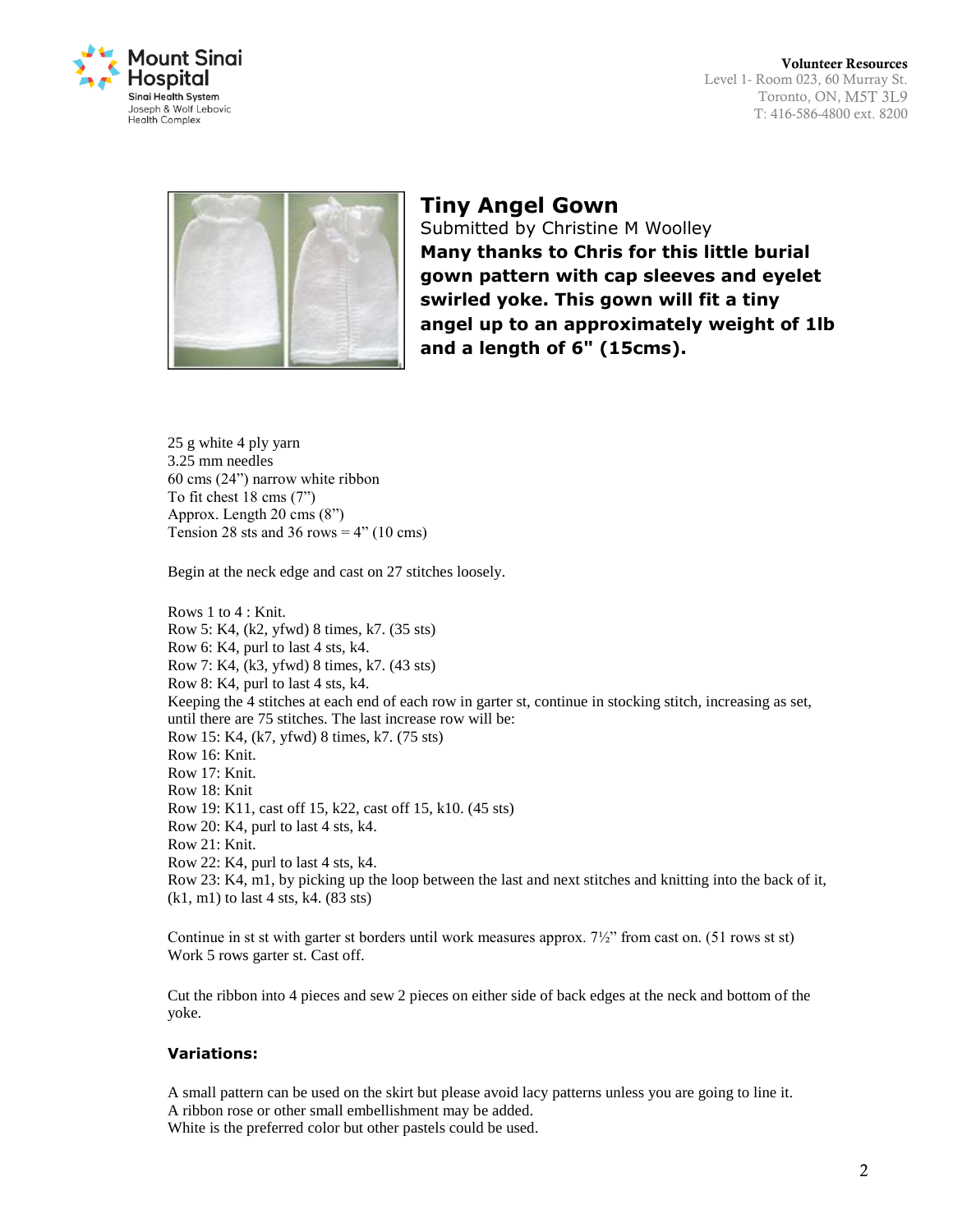

# **Jenny's Tiny Knitted Burial Gown**

This gown is knitted in 4-ply wool using 3.25mm needles. Begin at the neck edge and cast on 24 stitches loosely (this is important, to allow a little give at the neck edge).

Knit one row.

Next row: K1 yfwd K2tog repeat to end of row [please note if you prefer to sew ties at neck instead of threading ribbon through the holes then omit this row]

Next row: k, placing markers for the increases to shape the bodice, as follows: K4, place marker, K4, place marker, K8, place marker, K4, place marker, K4.

Next row: Begin increases: K3, [inc. in next stitch] twice, K2, [inc. in next stitch twice], K6, [inc. in next stitch] twice, K2, [inc. in next stitch] twice, K3.

Next row: K2, P to last 2 sts, K2

Keeping the 2 stitches at each end of the row knit, continue in stocking stitch, increasing into the stitches either side of the marker, as set, until there are 72 stitches. The last increase row will be:

K8, [inc. in next stitch] twice, K12, [inc. in next stitch] twice, K16, [inc. in next stitch] twice, K12, [inc. in next stitch] twice, K8.

Next row: K2, P68, K2

Next row: K10, [yfwd K2tog] 8 times, K20, [yfwd K2tog] 8 times, K10.

Next row: K2, P68, K2

Next row: K10, cast off 16, K19, cast off 16, K to end [40 sts]

Continue with the skirt by working straight across these stitches

[Please note the next 3 rows to be used if you want to thread ribbon through holes]

Next row: Knit

Next row: K1 yfwd K2tog, \* K2 yfwd K2tog repeat from \* to last stitch K1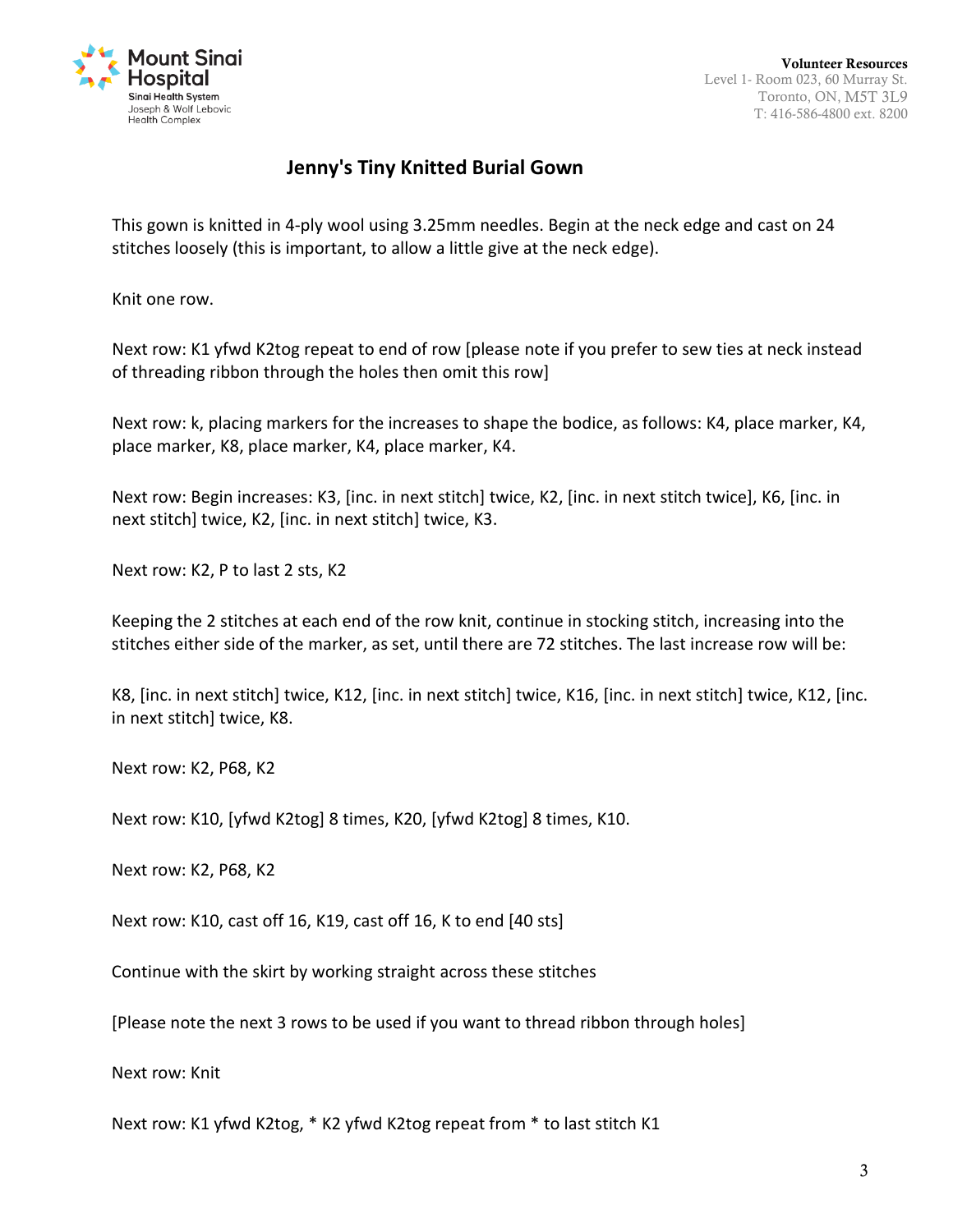

Next row: Knit

[If you prefer to sew ties at waist then omit last three rows and your next row will be K2, P36, K2

Next row: Knit into front and back of every stitch [80 sts.]

1st pattern row: k4, P72, K4

2nd pattern row: k4, \*[K2tog] 3 times, [yfwd, K1] 6 times, [K2tog] 3 times, repeat from

\* to last 4 sts, K4

3rd pattern row: Knit

4th pattern row: Knit

Repeat these 4 pattern rows [or a pattern of your choice] until the skirt measures 5 inches.

Work 3 rows knit Cast off.

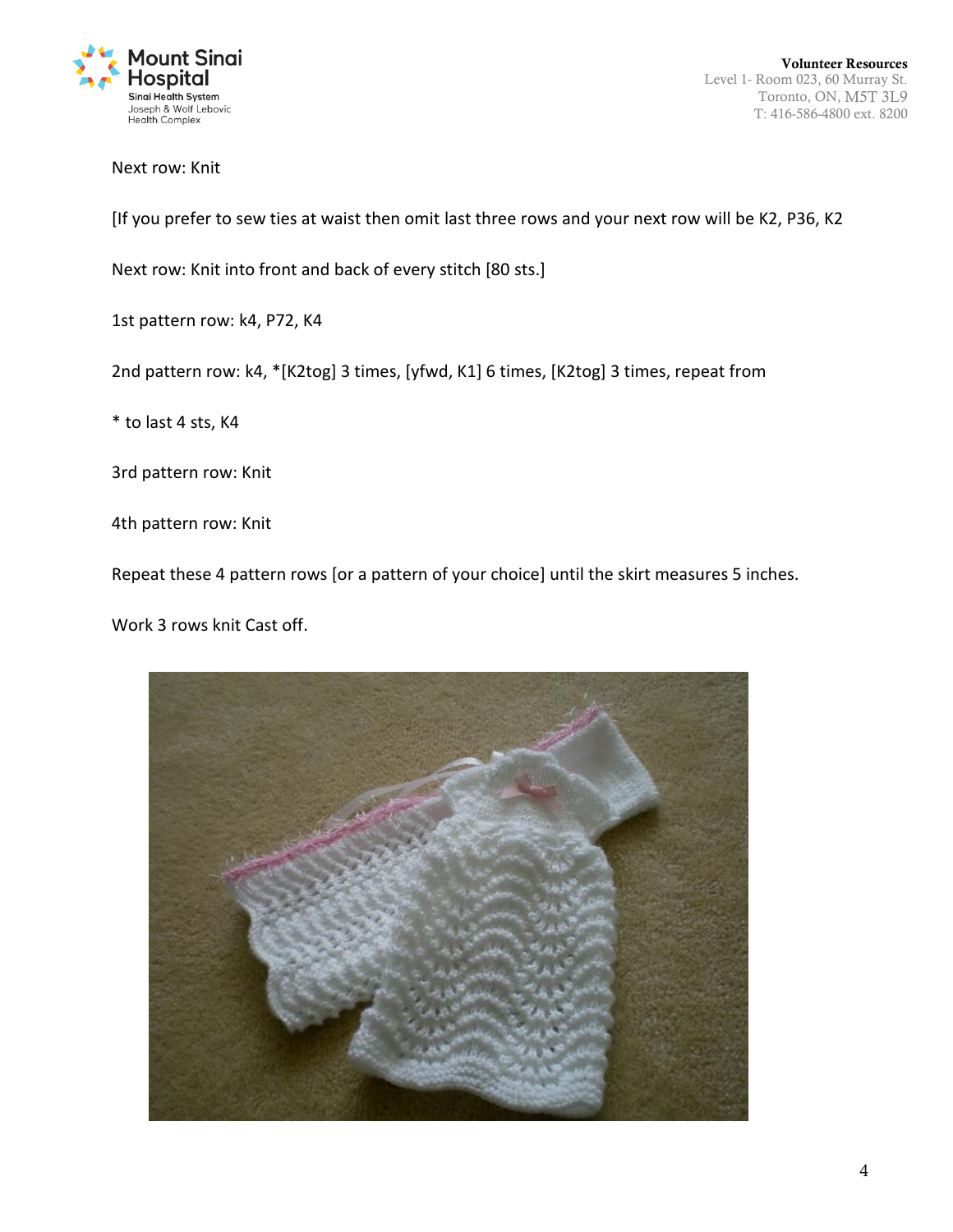

# T: 416-586-4800 ext. 8200 **Cuddles Knitted Burial Gown**

This gown needs to be worked in either 3 ply, or 4 ply. It can be worked on 3mm or 3.25mm needles, whichever you prefer – the only difference it will make is to affect the size slightly.

Begin at the neck edge and cast on 30 stitches loosely [this is important, to allow a little give at the neck edge] .

Knit one row.

Next row: k, placing markers for the increases to shape the bodice, as follows: k5, place marker, k5, place marker, k10, place marker, k5, place marker, k5.

Next row: Begin increases: k4, [inc. in next stitch] twice, k3, [inc. in next stitch] twice, k8, [inc. in next stitch] twice, k3, [inc. in next stitch] twice, k4

Next row: k2, p to last 2 sts, k2

Keeping the 2 stitches at each end of the row knit, continue in stocking stitch, increasing into the stitches either side of the marker, as set, until there are 86 stitches. The last increase row will be:

K10, [inc. in next stitch] twice, k15, [inc. in next stitch] twice, k20, [inc. in next stitch] twice, k15, inc. in next stitch] twice, k 10.

Next row: k2, p82, k2

Next row: k12, [yfwd k2tog] 10 times, k23, [yfwd k2tog] 10 times, k11

Next row: k2, p82, k2

Next row: k12, cast off 19, k23, cast off 19, k to end [48 sts]

Continue with the skirt by working straight across these stitches

Next row: k2, p44, k2

Next row: Knit into front and back of every stitch [96 sts]

1st pattern row: k3, p90, k3

2nd pattern row: k3, \*[k2tog] 3 times, [yfwd, k1] 6 times, [k2tog] 3 times, rep from

\* to last 3 sts, k3